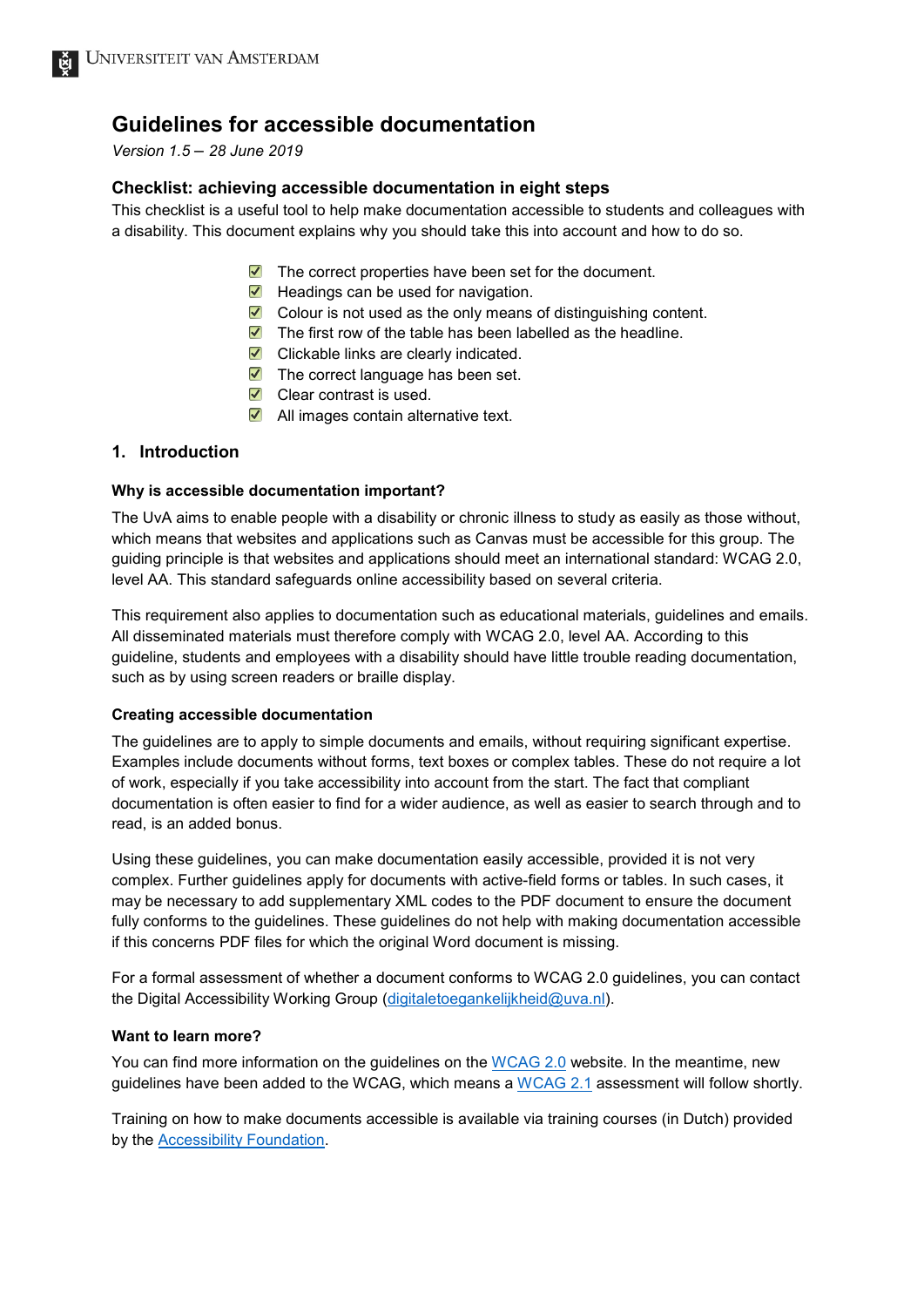# **2. Accessibility guidelines for Word documents**

Try to take the following guidelines into account starting from the first version of the Word document. This will save you a lot of time afterwards and improve the document's readability and quality. For [more information on applying the guidelines,](https://support.office.com/en-us/article/make-your-word-documents-accessible-to-people-with-disabilities-d9bf3683-87ac-47ea-b91a-78dcacb3c66d?ui=en-US&rs=en-US&ad=US) go to Microsoft's Help page.

#### **2.1 Check the properties**

- Check to see whether the properties of the Word document have been filled in correctly (via 'File' > 'Info').
- Be sure to enter at least a title.
- Make sure the properties for 'Author', 'Company' and so on are correct, as mistakes are often made here – especially if a document has been reused or comes from an external source.

## **2.2 Use headings properly**

- Do not create headings by only making the text bold; such headings will lack the navigation function.
- You can use the 'Styles' bar in Word to designate a line of text as a heading. This will also allow you to create a table of contents, providing a convenient overview of the document's structure and allowing people using a technological aid such as reading software to quickly find a specific paragraph.
- The navigation pane under 'View' lets you see whether the resulting structure is appropriate.
- Make sure the hierarchy is correct. In other words, avoid skipping from level 1 to level 3 without having included a level 2 as well.
- Make sure that the heading clearly describes the content of the section or paragraph.

#### **2.3 Avoid using colour as the only means of distinguishing content**

Making a portion of the text red, giving one cell in a table a different colour or greying the text of one portion of a process in an instructional document all result in a text being less accessible to a person with a visual impairment.

• You should include additional features, such as underlining, a symbol in a cell or some other distinguishing feature.

As an added benefit, the document will still be usable if someone prints it in black and white.

## **2.4 Label the first row of the table if it contains headings**

• Under 'Table properties', indicate that the first row should be repeated on the following page.

## **2.5 When inserting links, clearly indicate what you are linking to**

- The clickable link should describe where the link will take the reader:
	- $\circ$  Correct: The [architectural principle regarding accessibility](https://iv.hva.nl/IV%20documenten/architectuurrichtlijn%20Informatievoorzieningen%20zijn%20toegankelijk%20voor%20personen%20met%20een%20functiebeperking.docx?Web=1) is listed on the website.
	- $\circ$  Incorrect: The architectural principle regarding accessibility is listed on the website (click [here\)](https://iv.hva.nl/IV%20documenten/architectuurrichtlijn%20Informatievoorzieningen%20zijn%20toegankelijk%20voor%20personen%20met%20een%20functiebeperking.docx?Web=1).

## **2.6 Specify the correct language**

Especially in documents containing IT terms, Word will sometimes automatically label a text as being written in English.

It is a good idea to make sure the language setting is correct each time you finish working in a document. With monolingual documents, this is easy: simply use 'Ctrl-A' to select the entire document and adjust the language setting to the correct language. If there are quotes or paragraphs in another language, these must be labelled separately as such.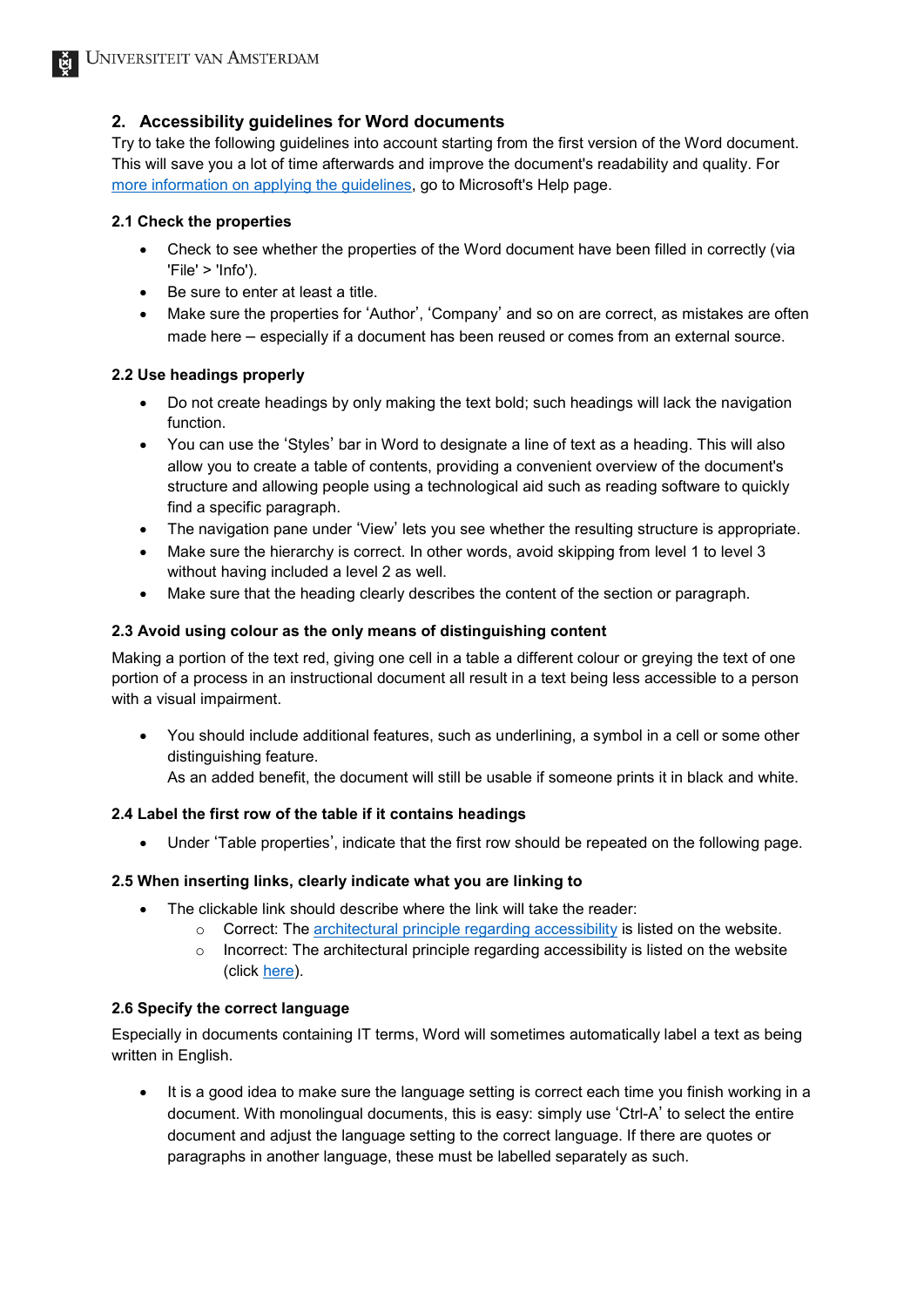• For staff and students who use Text-to-Speech software, this will ensure that the text is read aloud in the correct language. Another advantage is that this allows spell check to work more effectively.

#### **2.7 Keep an eye on contrast**

There is a compulsory requirement for minimum contrast.

- For standard text, the required contrast ratio is 4.5:1.
- For larger texts (font size 18 regular or 14 bold), 3:1 is also permitted.
- To keep it simple: select a dark colour for text on a light background, and vice versa.
- When in doubt, you can use the [Colour Contrast Analyser](https://developer.paciellogroup.com/resources/contrastanalyser/) program. If you are using a UvA laptop, you can find this program in the Software Centre.

#### **2.8 Describe images in the alt text**

- Describe images in such a way that people using reading software can understand the message.
- If the image does not contain relevant content, add a description such as 'illustrative image' or something similar, which makes it clear that a description of the image is not necessary to understand the text.

## **3. Accessibility guidelines for PDF documents**

The easiest way to create an accessible PDF document is to generate one based on an accessible Word document. Using the guidelines from Section 2, it should not be too hard to turn this into an accessible PDF.

#### **3.1 Use the correct settings when exporting to PDF**

- Never use the print button to create a PDF file. If you do, many of the adjustments you have made based on the above guidelines will be undone.
- Select 'Save as' instead. There are multiple ways to generate a PDF, depending on the software or add-ons.

Make sure the following settings are correct:

- The PDF file must include navigation options as well.
- Select PDf version 1.4 or later.

#### **3.2 Make sure the proper code is still included**

- Check the metadata (via 'File' > 'Properties').
- Check whether the document includes bookmarks (via 'View' > 'Show/hide' > 'Navigation panes' > 'Bookmarks').
- Check to see whether the language setting of the Word document is correct (via 'File' > 'Properties' > 'Advanced').

## **4. Check whether a document is satisfactory**

There are various ways to automatically check whether a document complies with the guidelines. Please note that these methods will not find all mistakes, as the software cannot check all guidelines.

- In Word, you will find a 'Check Accessibility' option under 'File' > 'Info' > 'Check for issues'. For newer versions of Word, you need to go to the 'Review' tab instead.
- Adobe Acrobat Pro features a toolbar with 'Accessibility'. You can add the 'Full Check' button to the standard toolbar for easy access.